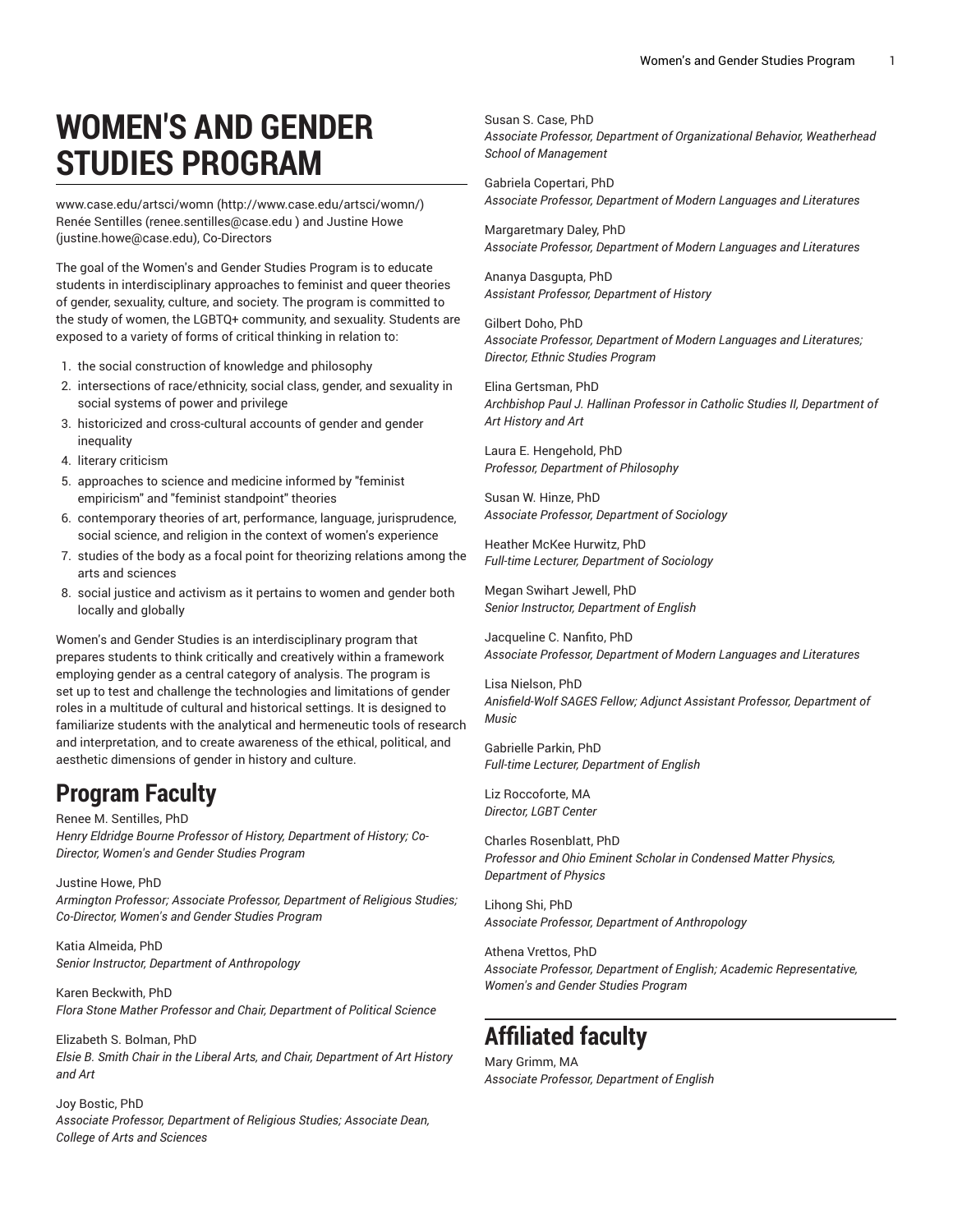# **Undergraduate Program**

### **Major**

The Women's and Gender Studies Program offers a major leading to the Bachelor of Arts degree. The program offers a sound course of study with a disciplinary concentration grounding the program's interdisciplinary objectives. Up to six credit hours in required or elective courses for another major may also be applied to the Women's and Gender Studies major.

In the two required courses, students become fluent in current tools of research and interpretation employed in women's and gender studies.

| Required Course 1:                                                                                                                                                                                                                                                                                                                                                                                                                                                                    |                                                            |    |
|---------------------------------------------------------------------------------------------------------------------------------------------------------------------------------------------------------------------------------------------------------------------------------------------------------------------------------------------------------------------------------------------------------------------------------------------------------------------------------------|------------------------------------------------------------|----|
| <b>WGST 201/</b><br>HSTY 270/ENGL/<br>PHIL/RLGN 270                                                                                                                                                                                                                                                                                                                                                                                                                                   | Introduction to Gender Studies                             | 3  |
| Required Course 2: One of the following:                                                                                                                                                                                                                                                                                                                                                                                                                                              |                                                            |    |
| <b>WGST 318</b>                                                                                                                                                                                                                                                                                                                                                                                                                                                                       | History of Black Women in the U.S.                         |    |
| <b>WGST 326</b>                                                                                                                                                                                                                                                                                                                                                                                                                                                                       | Gender, Inequality, and Globalization                      |    |
| <b>WGST 353</b>                                                                                                                                                                                                                                                                                                                                                                                                                                                                       | Women in American History I                                |    |
| <b>WGST 354</b>                                                                                                                                                                                                                                                                                                                                                                                                                                                                       | Women in American History II                               |    |
| <b>WGST 365</b>                                                                                                                                                                                                                                                                                                                                                                                                                                                                       | Gender and Sex Differences: Cross-<br>cultural Perspective |    |
| Elective courses: WGST majors must distribute their<br>courses among the Arts, Humanities, and Social Sciences.<br>They must take at least one course in each of these three<br>areas. In two of the areas, they must take two courses.<br>Consult one of the program's academic representatives<br>with questions about the curriculum. Majors and minors<br>in WGST may also conduct an Independent Study<br>(WGST 399) and/or a SAGES Capstone (WGST 396) with<br>program faculty. |                                                            | 24 |
| <b>Total Units</b>                                                                                                                                                                                                                                                                                                                                                                                                                                                                    |                                                            | 30 |

## **Minor**

Fulfillment of the minor requires completion of 18 credit hours according to the following course distribution:

Required Courses:

| <b>Total Units</b>      |                                | 18 |
|-------------------------|--------------------------------|----|
| Five approved electives |                                |    |
| <b>WGST 201</b>         | Introduction to Gender Studies |    |

To help ensure a comprehensive course of study in a particular area of interest, each student's combination of courses and the structure of an independent study must be approved by one of the program's academic representatives.

## **Courses**

#### **WGST 124. Sex and the City: Gender and Urban History. 3 Units.**

Gender is an identity and an experience written onto the spaces of the city. The urban landscape--with its streets, buildings, bridges, parks and squares--shapes and reflects gender identities and sexual relations. This course examines the relationship between gender and urban space from the 19th century to the present, giving special attention to the city of Cleveland. Using Cleveland as our case study, this course will explore some of the many ways in which cities and the inhabitants of cities have been historically sexed, gendered, and sexualized. We will explore the ways in which gender was reflected and constructed by the built environment, as well as how urban space and urban life shaped gender and sexual identities. The course is organized thematically and explores different aspects of city life such as prostitution, urban crime, labor, politics, urban renewal and decay, consumption and leisure and the ways in which sex and gender intersects with these issues. Offered as [HSTY](/search/?P=HSTY%20124) 124 and [WGST 124](/search/?P=WGST%20124).

#### **WGST 201. Introduction to Gender Studies. 3 Units.**

This course introduces women and men students to the methods and concepts of gender studies, women's studies, and feminist theory. An interdisciplinary course, it covers approaches used in literary criticism, history, philosophy, political science, sociology, anthropology, psychology, film studies, cultural studies, art history, and religion. It is the required introductory course for students taking the women's and gender studies major. Offered as [ENGL 270](/search/?P=ENGL%20270), [HSTY](/search/?P=HSTY%20270) 270, [PHIL 270](/search/?P=PHIL%20270), [RLGN](/search/?P=RLGN%20270) 270, [SOCI 201,](/search/?P=SOCI%20201) and [WGST 201.](/search/?P=WGST%20201) Counts for CAS Global & Cultural Diversity Requirement. Prereq: [ENGL 150](/search/?P=ENGL%20150) or passing letter grade in a 100 level first year seminar in FSCC, FSNA, FSSO, FSSY, FSTS, or FSCS.

#### **WGST 227. Women, Gender, and Islam. 3 Units.**

Women and gender are central to understanding Muslim societies, past and present. From debates about the veil to the wars in Iraq and Afghanistan, gendered concerns have been especially prominent in contemporary debates about the status of Islam in the modern world. How have Muslim thinkers interpreted Islamic scriptures with respect to topics such as marriage, child custody, inheritance, and sexuality? How is masculinity and femininity constructed? In what ways do their interpretations reflect the political, economic, and social conditions in which they lived? How does gender structure authority and power in Muslim communities? How and why have Muslim women become so important in contemporary debates over religious and national identity around the world? This course begins by examining the position of women and gender in the foundational Islamic texts, the Qur'an and Sunna (the practice of the Prophet Muhammad), and pre-modern interpretations of them. Then we will explore marriage and divorce in Muslim jurisprudence, in order to examine themes such as women's spiritual capacities, female leadership, sexuality, and slavery. Next, we will turn to the headscarf as a lens though which to explore modern configurations of gender and sexuality, as they intersect with conceptions of national belonging, religious identity, and individual freedom. Finally, we will study contemporary debates over polygyny, homosexuality, and female religious authority. There are no prerequisites for this course. No prior knowledge of Islam is expected. Offered as [RLGN](/search/?P=RLGN%20227) 227 and [WGST 227](/search/?P=WGST%20227). Counts for CAS Global & Cultural Diversity Requirement.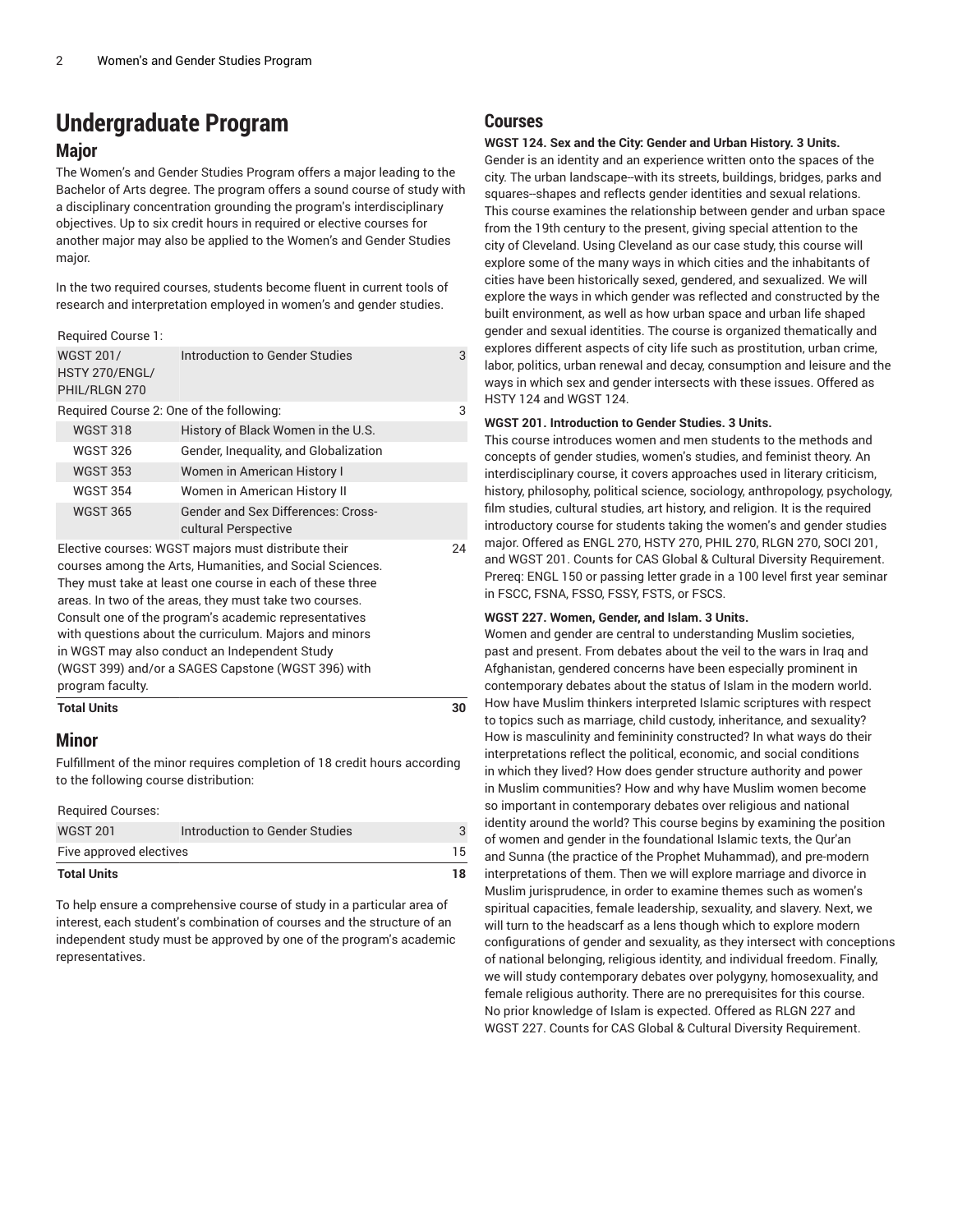#### **WGST 228. Sociology of Sexuality. 3 Units.**

This course analyzes the issues of sex and sexuality from a sociological point of view. It is centered on the notion that what we consider to be 'normal' or 'natural' about sex and sexuality is, in reality, socially constructed. One's viewpoint on the issues surrounding sexuality are influenced by the social context in which they live, as opposed to the purely biological viewpoint that presupposes some sense of normalcy or naturalness regarding sexual relations. A range of topics will be covered, including readings that discuss the variations of sexuality and the notions of sexual ''deviance" in order to explore the cultural and societal variation that exists along the lines of gender, race, ethnicity, sexual orientation, age and disability. Offered as [SOCI 228](/search/?P=SOCI%20228) and [WGST 228.](/search/?P=WGST%20228)

#### **WGST 239. International Comparative Family Policy. 3 Units.**

This course focuses on the connections between public policies and families and the values that enter into policy debates and family choices. It provides conceptual frameworks that can be used to identify and understand some of the influences underlying policy choices affecting families and also frameworks for evaluating the consequences of these choices for families of diverse structures, socio-economic statuses, and racial and ethnic backgrounds. We will apply this framework to topics such as maternity leave, child care, income assistance, and marriage promotion. We will compare U.S. policies to those of other industrialized countries, especially those in Italy. You will end the semester by conducting research on a social policy topic that we have not covered during the semester from understanding the initial social problem all the way through to making a policy recommendation to help you learn to explore a new topic independently. Central to the course are the intersections between families and governments via policy outputs, and the roles that citizens and family professionals can play in improving them. Using UNICEF resources, located in Florence, Italy, we will delve into evidence-based approaches for ameliorating suffering in young families across the globe. Using Florence as a classroom, we will explore differences in family life between the U.S. and Italy as a means to understand the ways in which the state must respond to differing cultures and needs. At the Innocenti Museum, in the same building as UNICEF's research offices, we will see an orphanage that began operations in 1445 and functioned as an orphanage and hospital until 1875, making it the oldest public institution in Italy. The building has been dedicated to the protection of children's rights and education since that time, and provides a backdrop for an early understanding of ways to think about family policy. Offered as [SOCI 239](/search/?P=SOCI%20239) and [WGST 239](/search/?P=WGST%20239). Counts for CAS Global & Cultural Diversity Requirement.

#### **WGST 252. Soul Murder: Religion and Sexual Abuse. 3 Units.**

This seminar traces anthropological questions about religious-trauma, -memory, and -suffering through the lens of clergy sexual abuse. How is religious sexual abuse different than non-religious contexts? What can survivors teach us about the resilience of the human spirit? What are the racial dynamics of the recent Roman Catholic crisis? What flaws has it exposed in our criminal justice system? To answer questions like these, we will (i) begin the semester with anthropological studies of religion and trauma. Then we will (ii) examine grand jury investigations in the United States. Prepared by these theoretical and historical texts, we will (iii) evaluate case studies from the Roman Catholic context, including sexual abuse by nuns. We will use these examples to evaluate (iv) representations of the crisis in film and news media. Finally, we will (v) compare the Catholic crisis to recent sexual abuse scandals in American Jewish, Muslim, and Protestant communities. The comparative literature will include readings by Veena Das (cultural anthropology), Levinas (philosophy), Kathryn Lofton (religious studies), Timothy Lytton (law), Fortune (theology), and Frawley-O'Dea (psychology). Primary sources will include excerpts from special prosecutors and grand juries in Pennsylvania, Louisiana, and Massachusetts. Films will include "Doubt" and "Spotlight." By the end of the course, students will: - Know how to research and critique the legal, spiritual, and theoretical consequences of religious sexual abuse. - Be able to debate multiple theories of religion and trauma. - Be able to analyze data that is emotionally difficult and legally complex. Our seminars will include discussions, short writing assignments, collaborative work, and presentations. Offered as [RLGN](/search/?P=RLGN%20252) 252 and [WGST 252.](/search/?P=WGST%20252) Counts for CAS Global & Cultural Diversity Requirement.

#### **WGST 257. Women's Histories in South Asia. 3 Units.**

This course traces the history of women in South Asia from pre-colonial times to the present. Themes explored in the course will include (but not be limited to): the historical transformations of institutions shaping women's lives such as state, family, religious and legal traditions; the impact of colonialism, nationalism, and decolonization on women, as well as the history of women's movements in various parts of South Asia. As we acquaint ourselves with the vibrant historiography on women in South Asia, we will also examine the theoretical and methodological challenges involved in writing histories using the analytical lens of gender. While a significant portion of the readings will focus on South Asia, we will occasionally bring in insights from histories of women in other parts of the world to help develop comparative perspectives and evaluate the South Asian cases and examples within the broader field of women's history. Offered as [HSTY](/search/?P=HSTY%20157) 157 and [WGST 257.](/search/?P=WGST%20257) Counts for CAS Global & Cultural Diversity Requirement.

#### **WGST 268. Women in the Bible: Ethnographic Approaches to Rite and Ritual, Story, Song, and Art. 3 Units.**

Examination of women in Jewish and Christian Biblical texts, along with their Jewish, Christian (and occasionally Muslim) interpretations. Discussion of how these traditions have shaped images of, and attitudes toward, women in western civilization. Offered as [RLGN](/search/?P=RLGN%20268) 268, [WGST 268,](/search/?P=WGST%20268) and [JDST 268.](/search/?P=JDST%20268)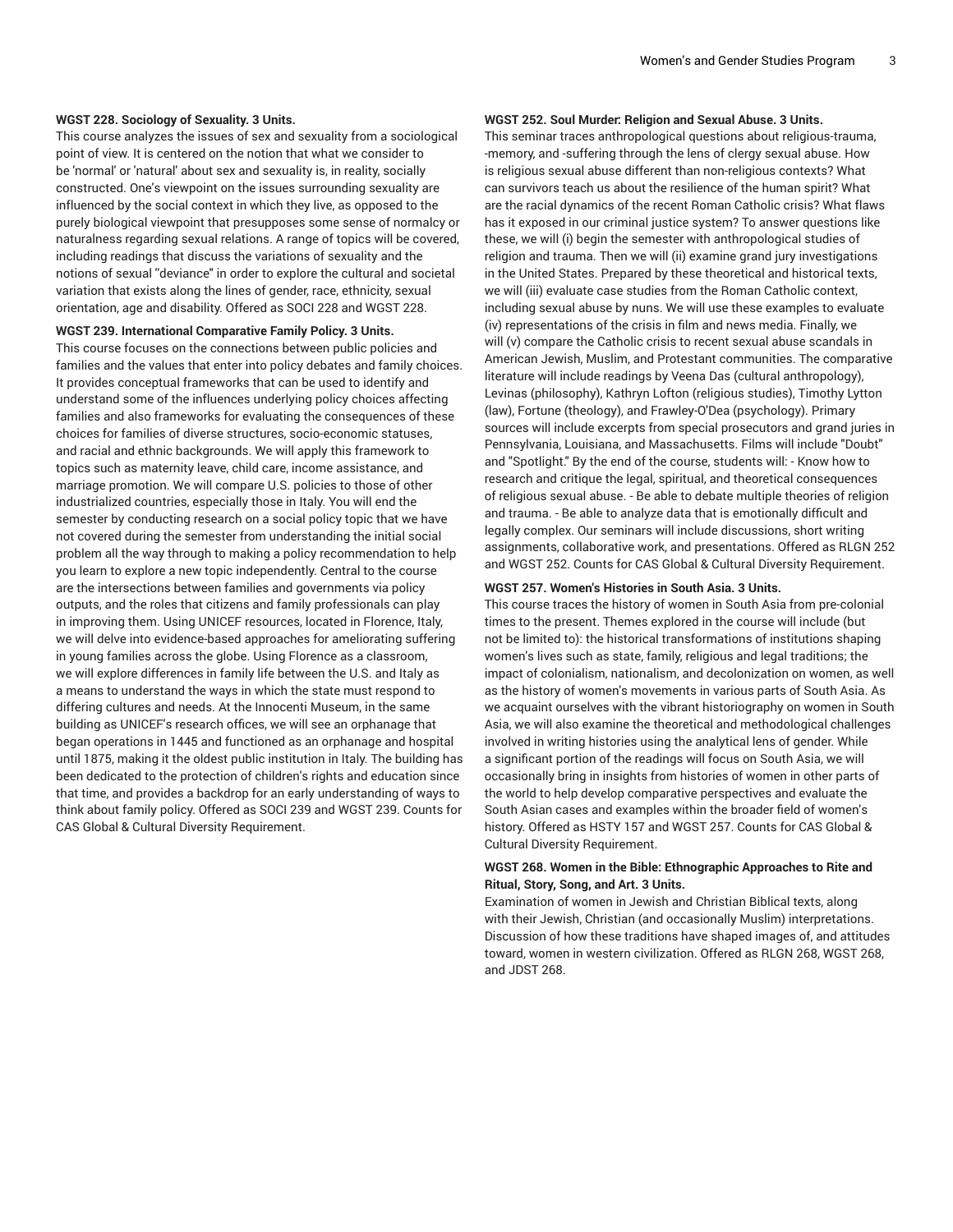#### **WGST 273. Race and Gender in Popular Culture. 3 Units.**

This course explores how notions of race and gender have been constructed, reflected and contested through American popular culture from the nineteenth century to the present. A special focus will be given to the reciprocal relationship between culture, politics and the economy, and the ways in which class, gendered, and racial identities reflected and shaped them. We will examine how different forms of popular culture, broadly defined as both cultural artifacts and as cultural practices provide us with new types of historical sources and how historians are using them to rethink historical questions such as labor struggles, empire, immigration, and democracy. Readings includes both primary and secondary documents and topics are organized chronology. In considering the multifaceted aspects of popular culture, we will examine how it became a useful prism to shape, express and influence notions of gender, sexuality, and race. Offered as [HSTY](/search/?P=HSTY%20273) 273 and [WGST 273.](/search/?P=WGST%20273) Counts for CAS Global & Cultural Diversity Requirement.

#### **WGST 302. The Lemonade Class: Religion, Race, Sex and Black Music. 3 Units.**

Charles Long suggests that black musical forms are creative responses to the particular circumstances of black peoples' presence in the U.S and black notions of the sacred. In April of 2016, Beyoncé released her visual album Lemonade two days after the death of Prince. This course is organized around the album's title cuts and links these two artists together in an examination of religion and musical performance as creative response to the racial and gendered conditions of black life. The course investigates how both artists have used music as a platform to explore issues of race, gender, commerce, sexuality, power and divinity. The course also looks at examples from the works of earlier artists who address similar themes such as Ma Rainey, Bessie Smith, Muddy Waters, Billie Holiday, Nina Simone, Little Richard, James Brown, Marvin Gaye, and Aretha Franklin. Offered as [AFST 302,](/search/?P=AFST%20302) [ETHS](/search/?P=ETHS%20302) 302, [MUHI 316](/search/?P=MUHI%20316), [RLGN](/search/?P=RLGN%20302) 302, [RLGN](/search/?P=RLGN%20402) 402, and [WGST 302.](/search/?P=WGST%20302) Counts for CAS Global & Cultural Diversity Requirement.

#### **WGST 308. Immigration and the Paris Experience. 3 Units.**

Three-week immersion learning experience living and studying in Paris. The focus of the course is the culture, literature, and the arts of the African, Arab, and Asian communities of Paris. At least half of the course looks at issues surrounding immigration that affect women in particular. Students spend a minimum of fifteen hours per week visiting cultural centers and museums and interviewing authors and students about the immigrant experience. Assigned readings complement course activities. Students enrolled in [FRCH 308/](/search/?P=FRCH%20308)408 do coursework in French. [WLIT](/search/?P=WLIT%20308) 308/408, [ETHS](/search/?P=ETHS%20308) 308, and [WGST 308](/search/?P=WGST%20308) students have the option of completing coursework in English. Graduate students have additional course requirements. Offered as [FRCH 308](/search/?P=FRCH%20308), [WLIT](/search/?P=WLIT%20308) 308, [ETHS](/search/?P=ETHS%20308) 308, [WGST 308,](/search/?P=WGST%20308) [FRCH 408](/search/?P=FRCH%20408), and [WLIT](/search/?P=WLIT%20408) 408. Counts for CAS Global & Cultural Diversity Requirement.

#### **WGST 312. Women in the Ancient World. 3 Units.**

The course offers a chronological survey of women's lives in Greece, Hellenistic Egypt, and Rome. It focuses on primary sources as well as scholarly interpretations of the ancient record with a view to defining the construction of gender and sexuality according to the Greco-Roman model. Additionally, the course aims to demonstrate how various methodological approaches have yielded significant insights into our own perception of sex and gender. Specific topics include matriarchy and patriarchy; the antagonism between male and female in myth; the legal, social, economic, and political status of women; the ancient family; women's role in religion and cult; ancient theories of medicine regarding women; paderasty and homosexuality. Offered as [CLSC 312](/search/?P=CLSC%20312) and [WGST 312](/search/?P=WGST%20312). Counts for CAS Global & Cultural Diversity Requirement.

#### **WGST 314. Innovation and French Science: Past, Present, and Future. 3 Units.**

The French scientific enterprise over the past 250 years has been buffeted by politics, war, civil unrest, and economic and societal changes. This study abroad course examines the evolution of science in France in light of these influences, how women have play an outsized role relative to the U.S., and the centrality of the French to humanity's scientific endeavor over the centuries. Students will visit many important scientific venues, both historical and modern, around Paris and elsewhere in the country. Readings from a variety of sources -- scientific, literary, historical - and informal meetings with French scientists, engineers, and students will provide a comprehensive portrait of French science and scientific history from a variety of perspectives. The course will be conducted in English, although there is ample opportunity to interact in French if the student desires. The course meets the CAS Global & Cultural Diversity Requirement and may meet breadth requirements in certain programs. Not available for credit to students who have completed [FRCH 328](/search/?P=FRCH%20328)/428, PHYS 333, [WGST 333,](/search/?P=WGST%20333) or [WLIT](/search/?P=WLIT%20353) 353/453. Offered as [CHEM 314](/search/?P=CHEM%20314), [HSTY](/search/?P=HSTY%20314) 314, [PHYS](/search/?P=PHYS%20314) 314, and [WGST 314](/search/?P=WGST%20314). Counts for CAS Global & Cultural Diversity Requirement.

#### **WGST 315A. International Bioethics Policy and Practice: Women's Health in the Netherlands. 3 Units.**

This 3-credit course allows students to familiarize themselves with social policies and practices related to women's health in the United States and the Netherlands. Issues covered in the course include birth control and family planning, abortion, prenatal testing, childbirth, health care disparities, cosmetic surgery, prostitution and trafficking in women. This course also addresses the US and Dutch national policies regarding the public provision of health care for women. The course places an emphasis on the ways in which social norms shape policies over time, which political actors are involved in shaping women's health policy, and the balance between women's health as a matter of the public good or individual responsibility. This course substantively explores genderspecific cultural values and practices in relation to women's health in the United States and the Netherlands and will help students develop the analytical skills necessary for evaluating social policy and ethical issues related to women's health. Offered as [BETH](/search/?P=BETH%20315A) 315A, [BETH](/search/?P=BETH%20415A) 415A and [WGST 315A](/search/?P=WGST%20315A). Counts for CAS Global & Cultural Diversity Requirement.

#### **WGST 318. History of Black Women in the U.S.. 3 Units.**

Chronologically arranged around specific issues in black women's history organizations, participation in community and political movements, labor experiences, and expressive culture. The course will use a variety of materials, including autobiography, literature, music, and film. Offered as [AFST 318](/search/?P=AFST%20318), [ETHS](/search/?P=ETHS%20318) 318, [HSTY](/search/?P=HSTY%20318) 318, and [WGST 318.](/search/?P=WGST%20318)

#### **WGST 325. Philosophy of Feminism. 3 Units.**

Dimensions of gender difference. Definition of feminism. Critical examination of feminist critiques of culture, including especially politics, ideology, epistemology, ethics, and psychology. Readings from traditional and contemporary sources. Offered as [PHIL 325](/search/?P=PHIL%20325), [PHIL 425](/search/?P=PHIL%20425) and [WGST 325.](/search/?P=WGST%20325) Counts for CAS Global & Cultural Diversity Requirement. Prereq: [PHIL 101.](/search/?P=PHIL%20101)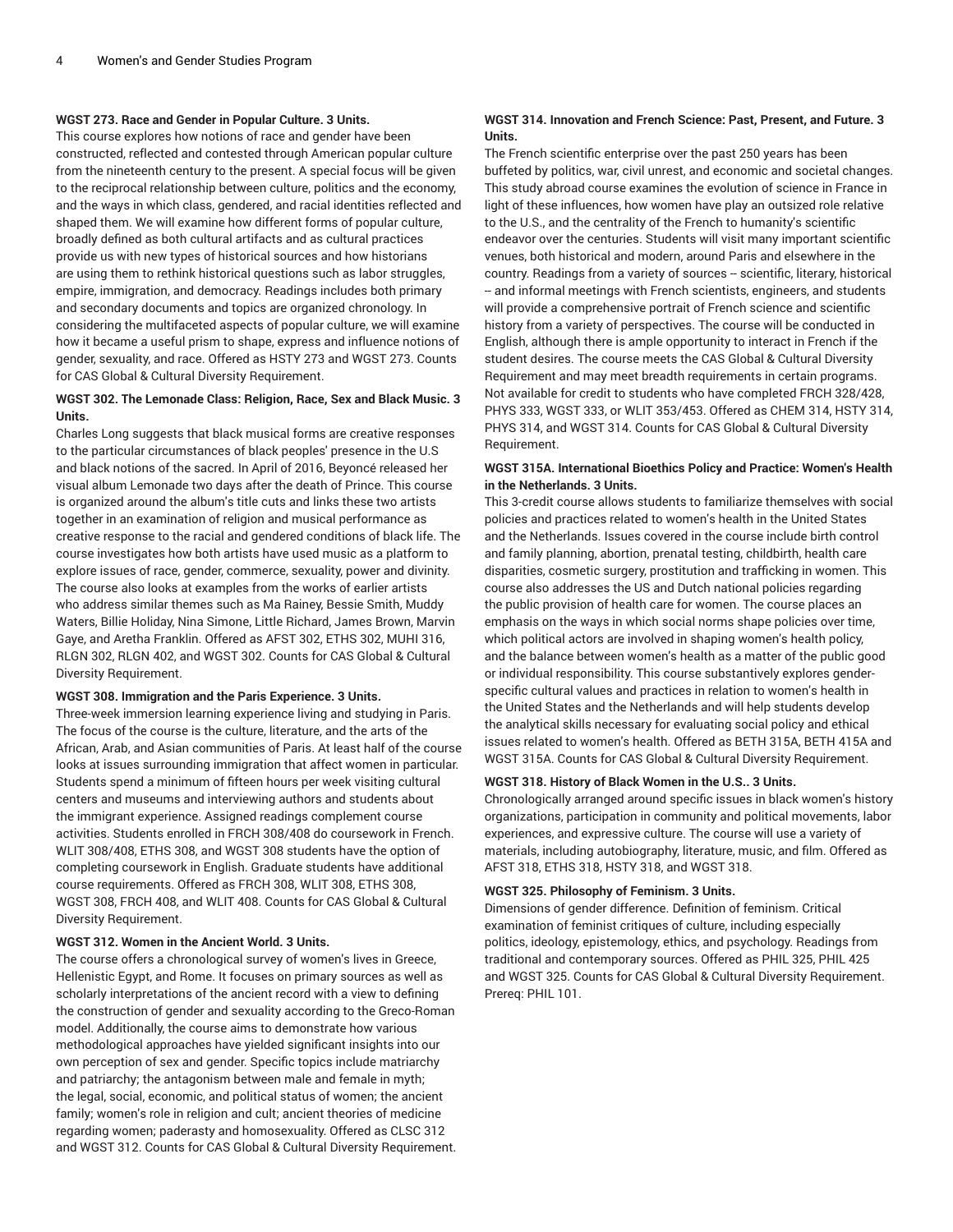#### **WGST 326. Gender, Inequality, and Globalization. 3 Units.**

Using a sociological perspective, this course examines how major societal institutions, including the economy, polity, medicine, religion, education and family, are structured to reproduce gendered inequalities across the globe. Attention is given to the intersections of race/ethnicity, social class, gender and sexuality in social systems of power and privilege. Of critical importance is how gender figures in the relationship between Economic North and Economic South countries. We will elucidate how gender norms vary by culture and exert profound influence on the daily, lived experiences of women and men. The course will be informed by recent scholarship on feminism, women's movements, and globalization. Offered as [SOCI 326](/search/?P=SOCI%20326) and [WGST 326.](/search/?P=WGST%20326) Counts for CAS Global & Cultural Diversity Requirement. Prereq: [SOCI 101](/search/?P=SOCI%20101) or permission of program director.

#### **WGST 333. Science and Technology in France. 3 Units.**

This course is an exploration of the development of science and technology in France, from their rise in the 18th and 19th centuries to their recent renaissance, from both a scientific and a humanities perspective. A significant component will focus on the contributions of women to science in France. Site visits in France will include the Marie Curie laboratory, the Pasteur Institute, and the Museum of Natural History. Readings will come from the fields of history of science, French cultural history, and French literature. Offered as [FRCH 328,](/search/?P=FRCH%20328) [FRCH 428,](/search/?P=FRCH%20428) [WGST 333,](/search/?P=WGST%20333) [WLIT](/search/?P=WLIT%20353) 353 and [WLIT](/search/?P=WLIT%20453) 453. Counts for CAS Global & Cultural Diversity Requirement.

#### **WGST 337. Women in the Arab World. 3 Units.**

The purpose of this course is twofold: It is a course that allows students an in-depth look at the diverse women who represent a number of cultures in the Arab world in nations from the Mashrek to the Maghreb. The second primary goal of the course is to study such women through the eyes of leading Arab women theorists who have made an impact not only in their own countries, but also on disciplines intersecting with women's studies worldwide. We will study the Arab woman's place in her respective society, in political and economic systems, in education, and in the family. We will also analyze her contributions to art and literature as well as to the sciences. The course will provide an overview of the Arab woman throughout history, from her origins to her place within recent movements within the Arab Spring and other current world events. As Arab women are Muslim, Christian, and Jewish, views of women within these major world religions will also be taken into account as we study the Arab woman as well as religion's impact on culture in the Middle East and in the Maghreb in particular. In the course, we will utilize theoretical texts, but also case studies as well as examples from media and the arts. During the semester, we will take advantage of teleconferencing opportunities between CWRU and two major academic units for Women's Studies in the Arab world: The Institute for Women's Studies in the Arab World (IWSAW) in Beirut, Lebanon, and the University of Jordan's Center for Women's Studies in Amman. Offered as [FRCH 337,](/search/?P=FRCH%20337) [FRCH 437](/search/?P=FRCH%20437), [ARAB 337](/search/?P=ARAB%20337), [ETHS](/search/?P=ETHS%20337) 337 and [WGST 337](/search/?P=WGST%20337). Counts for CAS Global & Cultural Diversity Requirement.

#### **WGST 339. Black Women and Religion. 3 Units.**

This course is an exploration of the multidimensional religious experiences of black women in the United States. These experiences will be examined within particular historical periods and across diverse social and cultural contexts. Course topics and themes include black women and slave religion, spirituality and folk beliefs, religion and feminist/ womanist discourse, perspectives on institutional roles, religion and activism, and spirituality and the arts. Offered as [ETHS](/search/?P=ETHS%20339) 339, [RLGN](/search/?P=RLGN%20338) 338 and [WGST 339](/search/?P=WGST%20339). Counts for CAS Global & Cultural Diversity Requirement.

#### **WGST 342. Latin American Feminist Voices. 3 Units.**

Examination of the awakening of feminine and feminist consciousness in the literary production of Latin American women writers, particularly from the 1920s to the present. Close attention paid to the dominant themes of love and dependency; imagination as evasion; alienation and rebellion; sexuality and power; the search for identity and the self-preservation of subjectivity. Readings include prose, poetry, and dramatic texts of female Latin American writers contributing to the emerging of feminist ideologies and the mapping of feminist identities. Offered as [SPAN](/search/?P=SPAN%20342) 342, [SPAN](/search/?P=SPAN%20442) 442, [ETHS](/search/?P=ETHS%20342) 342, and [WGST 342.](/search/?P=WGST%20342) Counts for CAS Global & Cultural Diversity Requirement.

#### **WGST 343. Language and Gender. 3 Units.**

This course introduces students to the study of language and gender by exploring historical and theoretical trends, methods, and research findings on the ways gender, sexuality, language, and discourse interact with and even shape each other. Topics may include "grammatical" versus "biological" gender, feminine ecriture, the women and language debate, speech acts and queer performativity, nonsexist language policy, discourses of gender and sexuality, feminist stylistics, and LGBT sociolinguistics. Offered as [ENGL 343,](/search/?P=ENGL%20343) [ENGL 443,](/search/?P=ENGL%20443) and [WGST 343.](/search/?P=WGST%20343) Counts for CAS Global & Cultural Diversity Requirement. Prereq: [ENGL 150](/search/?P=ENGL%20150) or passing letter grade in a 100 level first year seminar in FSCC, FSNA, FSSO, FSSY, FSTS, or FSCS.

#### **WGST 345. Topics in LGBT Studies. 3 Units.**

This course will focus on selected topics in the study of LGBT literature, film, theory, and culture. Individual courses may focus on such topics as queer theory, LGBT literature, queer cinema, gay and lesbian poetry, LGBT graphic novels, the AIDS memoir, AIDS/Gay Drama, and queer rhetoric and protest. Maximum 6 credits. Offered as [ENGL 345,](/search/?P=ENGL%20345) [ENGL 445](/search/?P=ENGL%20445) and [WGST 345](/search/?P=WGST%20345). Counts for CAS Global & Cultural Diversity Requirement. Prereq: [ENGL 150](/search/?P=ENGL%20150) or passing letter grade in a 100 level first year seminar in FSCC, FSNA, FSSO, FSSY, FSTS, or FSCS.

#### **WGST 346. Women, Power, and Politics. 3 Units.**

Women, Power, and Politics involves a critical examination of the impact of gender on the forms and distributions of power and politics, with primary reference to the experience of women in the United States. Major concerns of the course include the political meanings and import of "sex," "gender," and "politics;" the relationship between women and the state; how women organize collectively to influence state policies; and how the state facilitates and constrains women's access to and exercise of political power. The course is organized around four foci central to the study of women and politics. The first section of the course focuses on the meanings of "women," "gender," and "politics." In this section, we will consider how these concepts intersect and the ways in which each may be used to deepen our understanding of the workings of governments and political systems, and of women's relative political powerlessness. The second section of the course employs these concepts to understand the (re) emergence of the US feminist movement, its meanings, practices, and goals, and its transformation across US political history. In the third section, we turn to conventional electoral politics, focusing on women's candidacies, their campaigns, and women's voting behavior. In the final section of the course, we consider those general factors that might provide for increased gender equality and improved life status for women, in global, comparative perspective. Offered as [POSC 346](/search/?P=POSC%20346), [POSC 446](/search/?P=POSC%20446) and [WGST 346](/search/?P=WGST%20346). Counts as SAGES Departmental Seminar.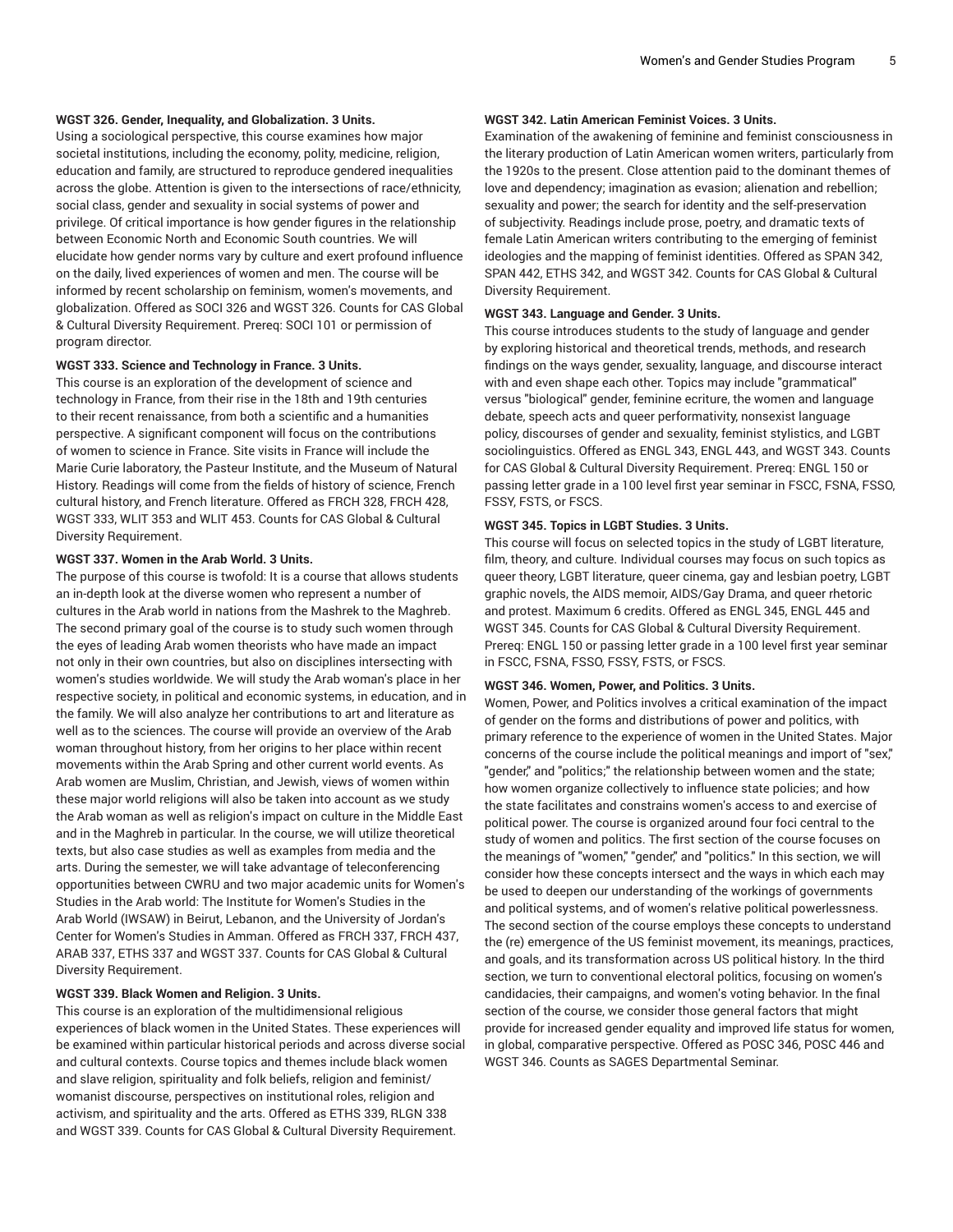#### **WGST 349. The Arab World Experience. 3 Units.**

Taught and led by Case faculty, The Arab World Experience is a spring semester course with a spring break study abroad component in a Middle Eastern or North African country supplemented by course meetings before and after travel. It will rotate among countries such as Jordan, Lebanon, Morocco, etc. and be taught by faculty with appropriate area expertise in Arabic, Women's and Gender Studies, and/or Ethnic Studies. The course focuses on topics such as history, politics, culture, and gender relations within the society of study. Workload and learning outcomes are commensurate with a semester-long three credit hour course. Guest lectures in the host country are an important component of the course as they bring a fresh, authentic perspective to the aforementioned topics discussed. There will be three three-hour meetings prior to travel, required reading, and one three-hour meeting after travel. In the host country, students will spend seven days (five-eight hours per day) in seminars, discussions, and site visits. Student grades are determined on the basis of participation, attendance, a daily experiential learning journal, interviews with guest speakers, and a final exam. Offered as [ARAB 349,](/search/?P=ARAB%20349) [ETHS](/search/?P=ETHS%20349) 349 and [WGST 349.](/search/?P=WGST%20349) Counts for CAS Global & Cultural Diversity Requirement.

#### **WGST 352. African Feminisms. 3 Units.**

This course traces the history of African feminism from its origins within traditions through to a more contemporary theoretical analysis of gender, marriage, and motherhood seen from a Afrocentric perspective. Approaches studied are those that pertain to anthropology, history, literature, sociology, and culture. African feminist theory of scholars such as Filomina Steady, Cheikh Anta Diop, Buchi Emecheta, Ifi Amadiume, Obioma Nnameka, Oyeronko Oyewumi, and Calixthe Beyala will be studied and there will be some comparative analysis of Western theories to show how African feminisms are clearly distinct. Theories on these feminisms will be presented, and in the process, students will look at cases of women in Cameroon, Nigeria, Ghana, Kenya, and Senegal. It is commonly believed that African women were defined for a long time according to constructs of Western anthropology. This course will thus look at social institutions such as woman-to-woman marriage, matriarchy, and various women's rituals in order to identify African constructs of gender, family, kinship, marriage, and motherhood. Offered as [ETHS](/search/?P=ETHS%20352) 352 and [WGST 352](/search/?P=WGST%20352). Counts for CAS Global & Cultural Diversity Requirement.

#### **WGST 353. Women in American History I. 3 Units.**

The images and realities of women's social, political, and economic lives in early America. Uses primary documents and biographers to observe individuals and groups of women in relation to legal, religious, and social restrictions. Offered as [HSTY](/search/?P=HSTY%20353) 353, [WGST 353](/search/?P=WGST%20353), and [HSTY](/search/?P=HSTY%20453) 453. Counts for CAS Global & Cultural Diversity Requirement.

#### **WGST 354. Women in American History II. 3 Units.**

With [HSTY](/search/?P=HSTY%20353) 353, forms a two-semester introduction to women's studies. The politics of suffrage and the modern woman's efforts to balance marriage, motherhood, and career. [\(HSTY](/search/?P=HSTY%20353) 353 not a prerequisite.) Offered as [HSTY](/search/?P=HSTY%20354) 354, [WGST 354,](/search/?P=WGST%20354) and [HSTY](/search/?P=HSTY%20454) 454. Counts for CAS Global & Cultural Diversity Requirement.

#### **WGST 355. Hindu and Jain Bioethics: Special Focus on Women's and Gender Studies. 3 Units.**

This course will provide both an introduction to basic Hinduism and Jainism and an introduction to Hindu and Jain bioethics. We will focus primarily on bioethical issues that pertain to women and that are gender related. These issues include abortion, menstruation, surrogacy, intersex, and other topics of controversy. Offered as [ETHS](/search/?P=ETHS%20353) 353, [RLGN](/search/?P=RLGN%20353) 353, [RLGN](/search/?P=RLGN%20453) 453, and [WGST 355.](/search/?P=WGST%20355) Counts for CAS Global & Cultural Diversity Requirement.

#### **WGST 360. Global Politics of Reproduction. 3 Units.**

This course offers an anthropological examination of reproductive politics around the world. It explores historical, cultural, socioeconomic, political, and technological factors contributing to reproductive activities. After introducing the anthropological approaches to the study of reproduction, the course will delve into the ways to regulate reproduction in historical and contemporary times, various factors contributing to fertility change, state intervention in reproduction, and assisted reproductive technologies. Offered as [ANTH](/search/?P=ANTH%20360) 360, [ANTH](/search/?P=ANTH%20460) 460, and [WGST 360](/search/?P=WGST%20360).

#### **WGST 363. Gender and Sexuality in America. 3 Units.**

This multicultural seminar uses a mixture of historical text, gender theory, personal biography, and artistic expression to explore changing notions of gender and sexuality over the past two centuries in the United States. Offered as [HSTY](/search/?P=HSTY%20363) 363, [HSTY](/search/?P=HSTY%20463) 463 and [WGST 363.](/search/?P=WGST%20363) Counts for CAS Global & Cultural Diversity Requirement.

#### **WGST 365. Gender and Sex Differences: Cross-cultural Perspective. 3 Units.**

Gender roles and sex differences throughout the life cycle considered from a cross-cultural perspective. Major approaches to explaining sex roles discussed in light of information from both Western and non-Western cultures. Offered as [ANTH](/search/?P=ANTH%20365) 365, [ANTH](/search/?P=ANTH%20465) 465 and [WGST 365](/search/?P=WGST%20365).

#### **WGST 370. Navigating Gender in Organizations. 3 Units.**

The purpose of this course is to prepare students to succeed in the workforce by understanding and exploring the opportunities and challenges of work across the lifespan and developing necessary skills to be effective. The course broadens understanding of gender dynamics and gendered structures in the workplace, intersections of gender with other identities, and the leadership and managerial issues affecting women and men in work organizations. The course helps students create a personal framework for how to develop a successful, happy and integrated work life in the global economy. Offered as [ORBH 370](/search/?P=ORBH%20370) and [WGST 370](/search/?P=WGST%20370). Counts for CAS Global & Cultural Diversity Requirement.

#### **WGST 372. Work and Family: U.S. and Abroad. 3 Units.**

Covers the impact on human lives of the interface between work and family; the different ways gender structures the experience of work and family depending upon racial and ethnic background, social class, age, and partner preference; the impact of historical context on workfamily experiences; work-family policies in the United States and other countries. Offered as [SOCI 372,](/search/?P=SOCI%20372) [WGST 372,](/search/?P=WGST%20372) and [SOCI 472](/search/?P=SOCI%20472).

#### **WGST 373. Women and Medicine in the United States. 3 Units.**

Students in this seminar will investigate the experiences of American women as practitioners and as patients. We will meet weekly in the Dittrick Medical Museum for discussion of texts and use artifacts from the museum's collection. After a unit exploring how the female body was viewed by medical theorists from the Galenic period to the nineteenthcentury, we will look at midwives, college-trained female doctors and nurses, and health advocacy among poor populations. We will then look at women's experiences in terms of menstruation, childbearing, and menopause, before exploring the cultural relationship between women and psychological disorders. Offered as [HSTY](/search/?P=HSTY%20373) 373, [HSTY](/search/?P=HSTY%20473) 473, and [WGST 373](/search/?P=WGST%20373). Counts for CAS Global & Cultural Diversity Requirement.